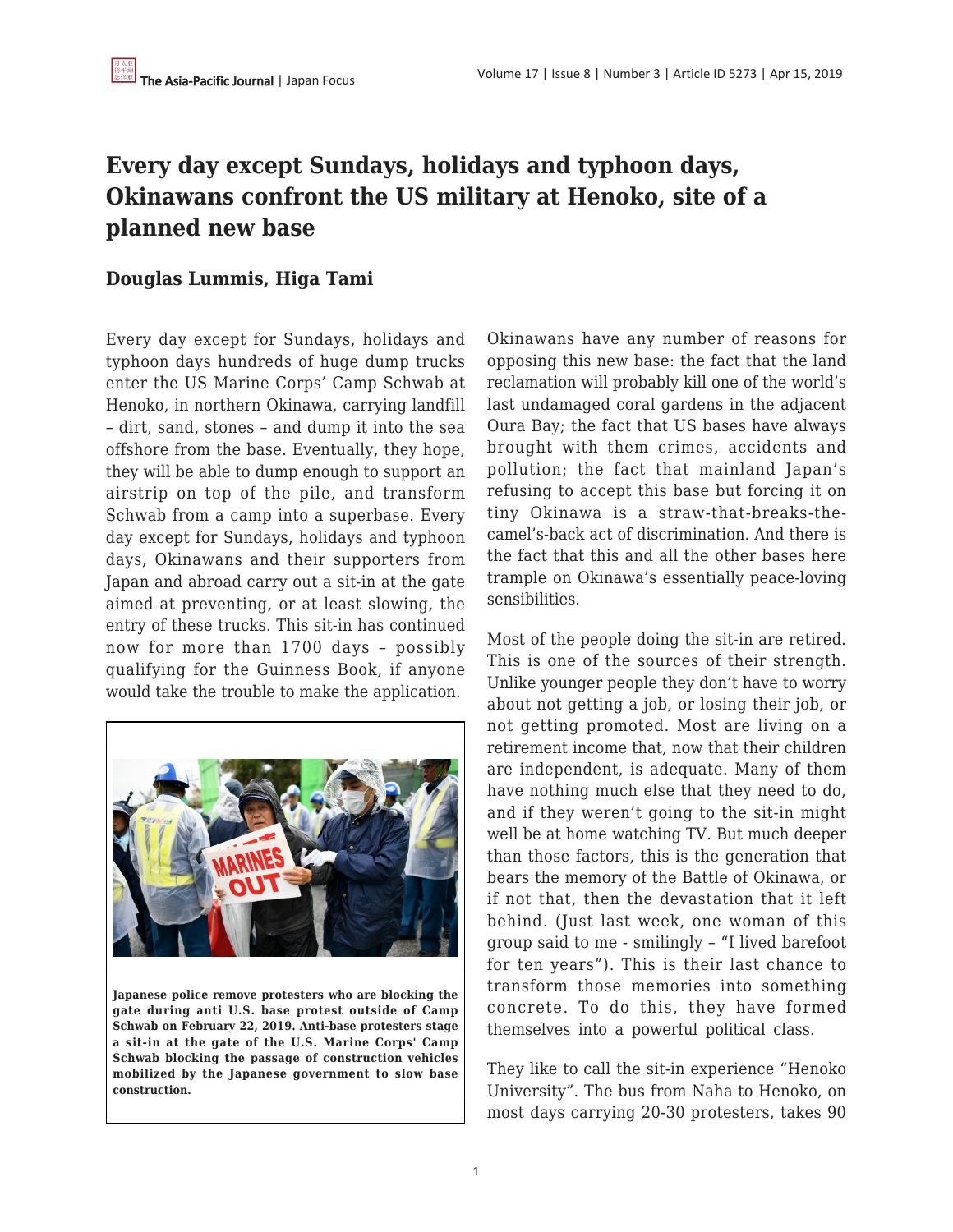minutes, the same as a typical university class. The buses have mikes that are passed around; the people exchange information and ideas, and practice expressing themselves in a semipublic, as in a seminar. They compose poems and recite them, compose songs and sing them, and have intense discussions about strategy.

At the gate, the audience becomes larger, on most days 100-200 protesters, with 500 or more on special occasions, and the discussion continues.

Among the regulars is Higa Tami, a retired teacher; she once managed a private school (juku) for junior high and high school students. Like most of the sit-inners, she is a relative newcomer to protest politics; she told me that her first contact with the anti-base movement was when she attended the 2014 All-Okinawa rally held prior to then-Governor Onaga Takeshi's trip to the US. In 2015, at a gathering on Irei no Hi, Okinawa's day commemorating the war dead, riot police demanded to see some papers she was carrying and when they saw that she was carrying literature critical of Abe Shinzo (who was in Okinawa that day), they detained her. This was the occasion for her joining the sit-in at Henoko twice a week. For the last several years she has been in charge of

the Wednesday sit-in bus from Naha. At the March 16, 2019 rally demanding that the Prefectural Referendum on construction of the new Henoko base (73% voted no) be respected, she was asked to represent the sit-inners. Her remarks, translated below, received the biggest applause. Her age is given at the end of those remarks: Forever 60.

**Greeting from Ms Higa Tami**, Representing the Sit-In at Camp Schwab Gate, Henoko, at the All-Okinawa Gathering to Demand that the Results of the Prefectural Referendum be Respected and the Will of the People Honored.

16 March, 2019

Haitai gusuyo chuganabira. [In Uchinaguchi: Greetings everyone]

I am one of the Naha citizens who take the bus from the Citizens' Plaza in front of the Prefectural Office Building and joins the sit-in opposing the reclamation at Henoko. These buses operate from Monday through Saturday, a total of eight per week. Anyone can board them. There are people from mainland Japan who come three or four times a year. There are people from abroad. Bonds of bus friendships are formed.

At the site, where joy and anger are concentrated, we learn about Okinawan history, about the spirit that neither wavers nor gives in, about the progress or lack thereof of the construction project, about the preciousness of the sea, of the mountains, of all living things. Being forcibly removed, we sing, dance to the music of sanshin and guitar, and give each other support and comfort, which is why we are able to go on.

At the same time we silently bear a sadness that cannot be healed. First of all it is sadness that while people close to us have passed away, the time required to mourn for them and to pray for their happiness in the next world has been taken from us. The silence is broken by a column of dump trucks loaded with dirt and sand; open your eyes and in front of you is a line of riot police and behind them people from the Defense Bureau commanding, "HURRY UP! MOVE!"

The US military airbase said to be the most dangerous in the world, settled in at Futenma for more than 73 years, is to be moved to Henoko, less than a full Marathon's distance away – but at Futenma it has neither a military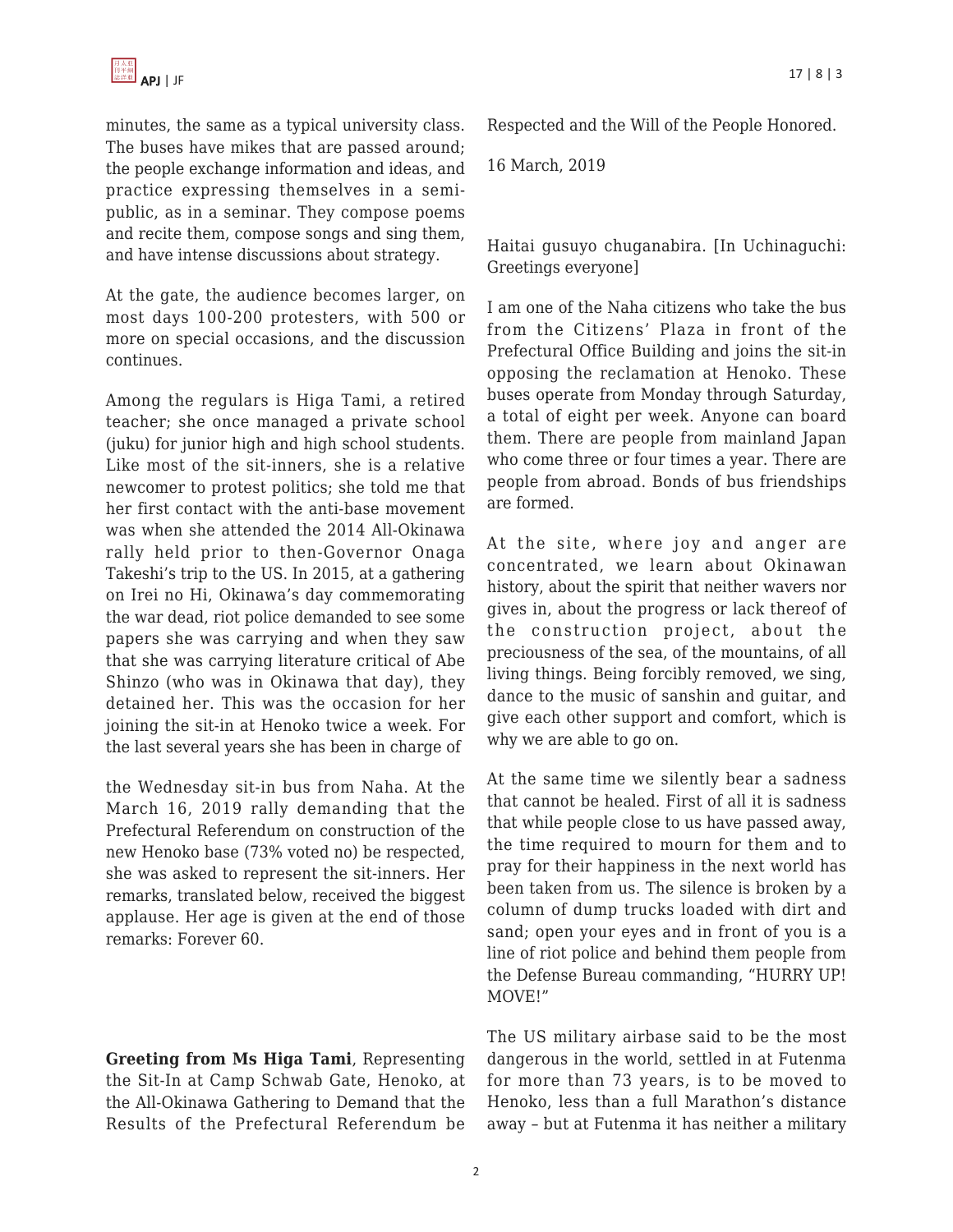

port nor an ordnance depot.

For three months now they have been dumping dirt into the sea, the beautiful, irreplaceable sea, which it is our duty to protect. Each grain of that dirt is a fragment of the earth. When I think of this as a tax that is being squeezed out of us, I am overwhelmed with anger and indignation, and truly feel I want to resign from being Japanese.

The ocean should go on being blue.

The forests should go on being dense.

Instead we have the horrendous pace at which the environment of Henoko and Takae are being destroyed.

Does Japan have an Environmental Minister?

I reject everything connected with war.

I do not recognize the Japan-US Agreement either in the past or in the future –

an agreement in which Okinawa is treated as non-existent.

We have determined that we will not force the Governor into a bitter choice, and that we will stand by him.

We are an Asian people, and we will not be misled.

We who declare ourselves as forever 60 and in the prime of life, makirangutushi chibati ichabirayatai (In uchinaguchi: ". . .

vow that we will fight on and never give up").

We will not allow it.

We will never give it up:

The sea of Henoko.

## **Related Articles**

- Yoshikawa Hideki, [Abe's Military Base](https://apjjf.org/2018/04/Yoshikawa.html) [Plan for Okinawa Sinking in Mayonnaise:](https://apjjf.org/2018/04/Yoshikawa.html) [Implications for the U.S. Court and IUCN](https://apjjf.org/2018/04/Yoshikawa.html)
- Urashima Etsuko, [A New Governor and a](https://apjjf.org/2016/23/Urashima.html) [New Era for Okinawa Reflections of an](https://apjjf.org/2016/23/Urashima.html) [All-Okinawa Activist](https://apjjf.org/2016/23/Urashima.html)
- Gavan McCormack, [The Abe State and](https://apjjf.org/2018/16/McCormack.html) [Okinawan Protest – High Noon 2018](https://apjjf.org/2018/16/McCormack.html)
- Douglas Lummis, "[The Most Dangerous](https://apjjf.org/2018/14/Lummis.html) [Base in the World"](https://apjjf.org/2018/14/Lummis.html)
- Gregory Kulacki, "[Nuclear Hawks in](https://apjjf.org/2018/11/Kulacki.html) [Tokyo Call for Stronger US Nuclear](https://apjjf.org/2018/11/Kulacki.html) [Posture in Japan and Okinawa"](https://apjjf.org/2018/11/Kulacki.html)
- C. Douglas Lummis, "[On a Firm](https://apjjf.org/2018/10/Lummis.html) [Foundation of Mayonnaise:Human and](https://apjjf.org/2018/10/Lummis.html) [Natural Threats to the Construction of a](https://apjjf.org/2018/10/Lummis.html) [New U.S. Base at Henoko, Okinawa"](https://apjjf.org/2018/10/Lummis.html)
- Hideki Yoshikawa, [U.S. Military Base](https://apjjf.org/2018/02/Yoshikawa.html) [Construction at Henoko-Oura Bay and](https://apjjf.org/2018/02/Yoshikawa.html) [the Okinawan Governor's Strategy to](https://apjjf.org/2018/02/Yoshikawa.html) [Stop It](https://apjjf.org/2018/02/Yoshikawa.html)
- Sakurai Kunitoshi and Gavan [McCormack, To Whom Does the Sea](https://apjjf.org/2015/13/29/Sakurai-Kunitoshi/4346.html) [Belong? Qu](https://apjjf.org/2015/13/29/Sakurai-Kunitoshi/4346.html)estions Posed by the Henoko **Assessment**
- [Gavan McCormack, "Ceasefire" on Oura](https://apjjf.org/2016/07/McCormack.html) [Bay: The March 2016 Japan-Okinawa](https://apjjf.org/2016/07/McCormack.html) ["Amicable Agreement" Introduction and](https://apjjf.org/2016/07/McCormack.html) [Six Views from w](https://apjjf.org/2016/07/McCormack.html)ithin the Okinawan Anti-Base Movement